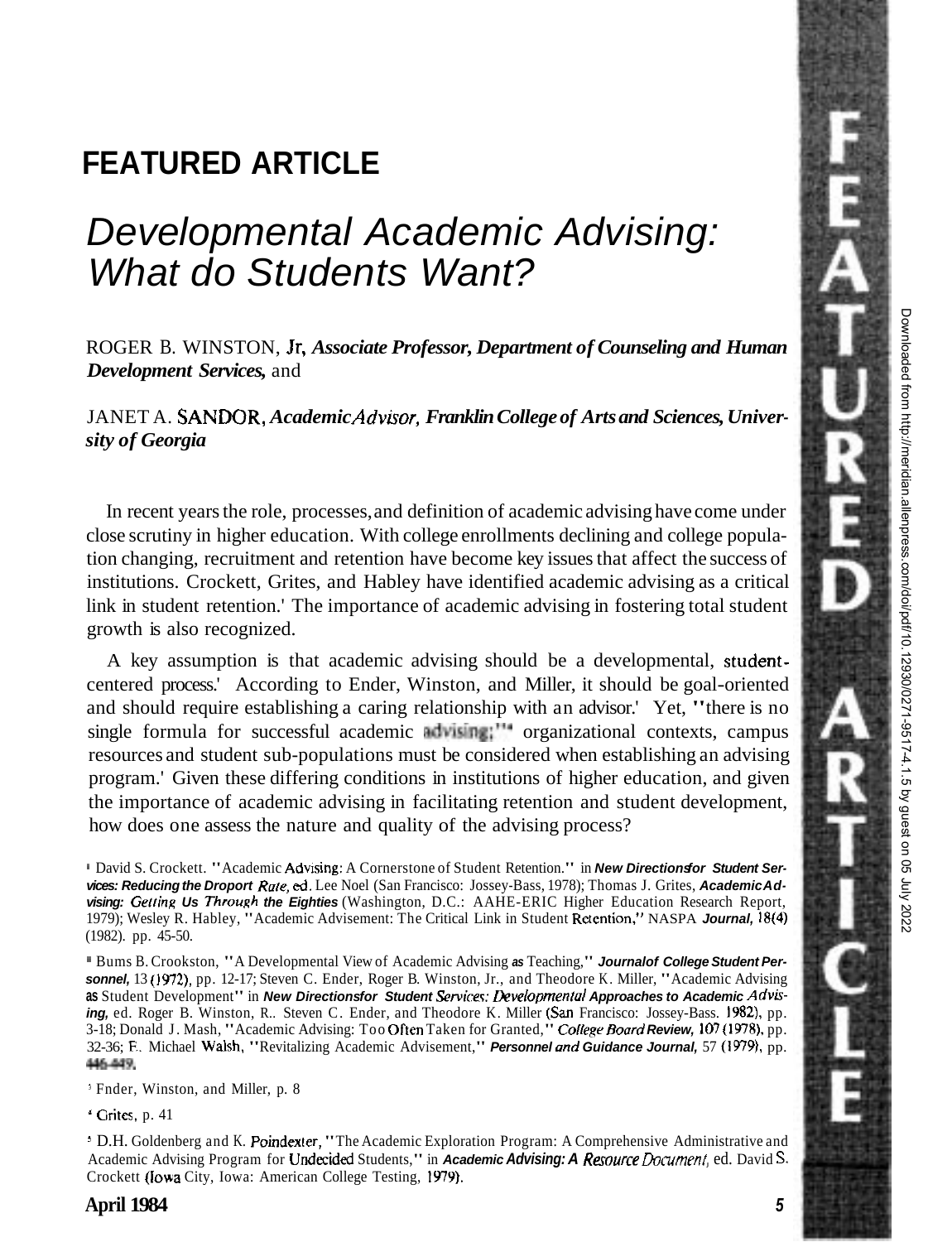An examination of the advising literature reveals that all is not well in the traditional advising programs. Most studies of advising are surveys of advisee-advisor satisfaction with, or perceptions of specific advising programs. Several studies found advisee satisfaction to be related to the social, interpersonal relationship between the advisor and the adviser.<sup>\*</sup> Bostaph concluded that the type of advising system has little effect on student perceptions of advising. Addressing expectations of advising, Larsen and Brown found that students and faculty in general agree on the responsibilities of each in advising, but that a formal statement identifying the specific expectations of advisees and advisors is needed.'

Relationships and the mutual understanding of the advising relationship seem to be key issues in these studies. Yet, it is difficult to compare these findings across student populations, advising programs, and basic assumptions of advising. Questionnaires on advisee satisfaction, perceptions, opinions, and evaluations are plentiful; however, a need exists for a systematic, theoretically-grounded instrument that measures developmental advising. Although many have argued for developmental advising, no one has operationally defined it, and even more important, no one has asked students what kind of attention and relationships they want. Through the development and administration of the Academic Advising Inventory in this study, students were given the opportunity to demonstrate a preference for either developmental advising or for traditional prescriptive advising.

#### **METHOD**

### *Procedure*

The Academic Advising Inventory was distributed in a variety of undergraduate class settings at the University of Georgia. Participation was voluntary and students' identities remained anonymous. A total of 306 usable responses were obtained. The participants represented ten Schools and Colleges in the University and seventeen major areas of study. Table I provides the demographic characteristics of the respondents.

#### *Instrument Development*

*Model of Developmental Advising.* Crookston's "Developmental View of Academic Advising as Teaching" is a description of the student-advisor relationship in terms of two contrasting behavioral styles, prescriptive relationship and developmental relationship. A prescriptive relationship is one based on authority; it results when the advisor diagnoses the student's problems or concerns and prescribes a remedy or gives advice. The developmental relationship results when "the advisor and the student differentially engage in a series of developmental tasks, the successful completion of which results in varying

**Alexander W. Astin, Four Critical Years: Effects of College on Beliefs, Attitudes, and Knowledge (San Francisco: Jossey-Bass, 1977); Phyllis A. Hornbuckle, John Mahoney, and John Borgard, "A Structural Analysis of Student**  Perceptions of Faculty Advising." Journal of College Student Personnel, 20 (1979), pp. 296-300.

<sup>&#</sup>x27; **Charles P. Bostaph, "A Study of Student Attitudes Towards Three Different Academic Advising Systems Currently Used in Three Different Undergraduate Schools at the University of Pittsburgh," Diss. University of Pittsburgh 1976; Max D.** Larsen and Bonnie Brown, "Student and Faculty Expectations **of** Academic Advising," **NACADA Journol, 3 (1983). pp. 31-37.**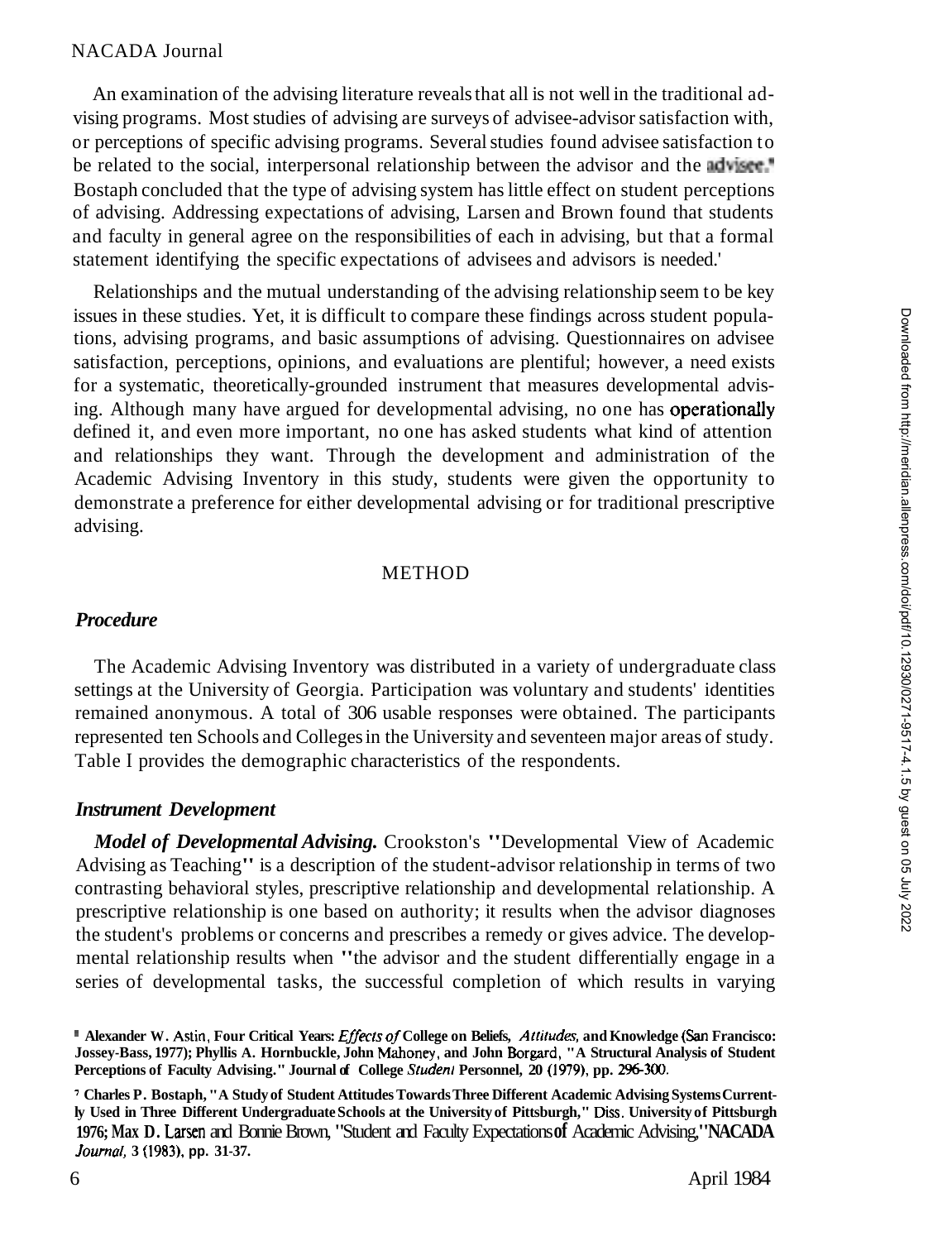# **Table I**

|                                                       | n        | <b>Per Cent</b> |
|-------------------------------------------------------|----------|-----------------|
| Sex                                                   |          |                 |
| Male                                                  | 122      | 39.9            |
| Female                                                | 172      | 56.2            |
| Missing data                                          | 12       | 3.9             |
| Race                                                  |          |                 |
| <b>Black</b>                                          | 27       | 8.8             |
| White                                                 | 231      | 75.5            |
| Other                                                 | 13       | 4.2             |
| Declined to respond or missing data                   | 35       | 11.4            |
| Age                                                   |          |                 |
| 18 or younger                                         | 45       | 14.7            |
| 19                                                    | 78       | 25.5            |
| 20                                                    | 64       | 20.9            |
| 21                                                    | 56       | 18.3            |
| 22<br>23                                              | 27<br>7  | 88              |
| 24 and older                                          |          | 22              |
| Missing data                                          | 19<br>10 | 6.2<br>3.3      |
|                                                       |          |                 |
| <b>Marital Status</b><br>Unmarried                    | 271      | 88.6            |
| Married                                               | 19       | 6.2             |
| Divorced/Separated/Widowed                            | 6        | 2.0             |
| Missingdata                                           | 10       | 3.3             |
| <b>Class Standing</b>                                 |          |                 |
| Freshman                                              | 65       | 21.2            |
| Sophomore                                             | 89       | 29.1            |
| Junior                                                | 76       | 24.B            |
| Senior                                                | 63       | 20.6            |
| Missing data                                          | 13       | 4.2             |
| <b>Enrollment Status</b>                              |          |                 |
| Fulltime                                              | 267      | 87.3            |
| Parttime                                              | 21       | 69              |
| Missing data                                          | 19       | 6.2             |
| Type of Advising Received                             |          |                 |
| Assigned advisor in advising center                   | 164      | 53.6            |
| Any advisor available in advising center              | 26       | 8.5             |
| Faculty advisor, not related to an advising center    | 57       | 18.6            |
| Group advising                                        | 22       | 7.2             |
| Other advising                                        | 25       | 8.2             |
| Missing data                                          | 12       | 3.9             |
| Amount of time generally spent in an advising session |          |                 |
| Less than 15 minutes                                  | 117      | 38.2            |
| 15 to 30 minutes                                      | 140      | 45.8            |
| 31 to45 minutes                                       | 21       | 6.9             |
| More than 45 minutes                                  | 14       | 4.6             |
| Missing data                                          | 14       | 4.6             |

## **DEMOGRAPHIC CHARACTERISTICS OF SAMPLE**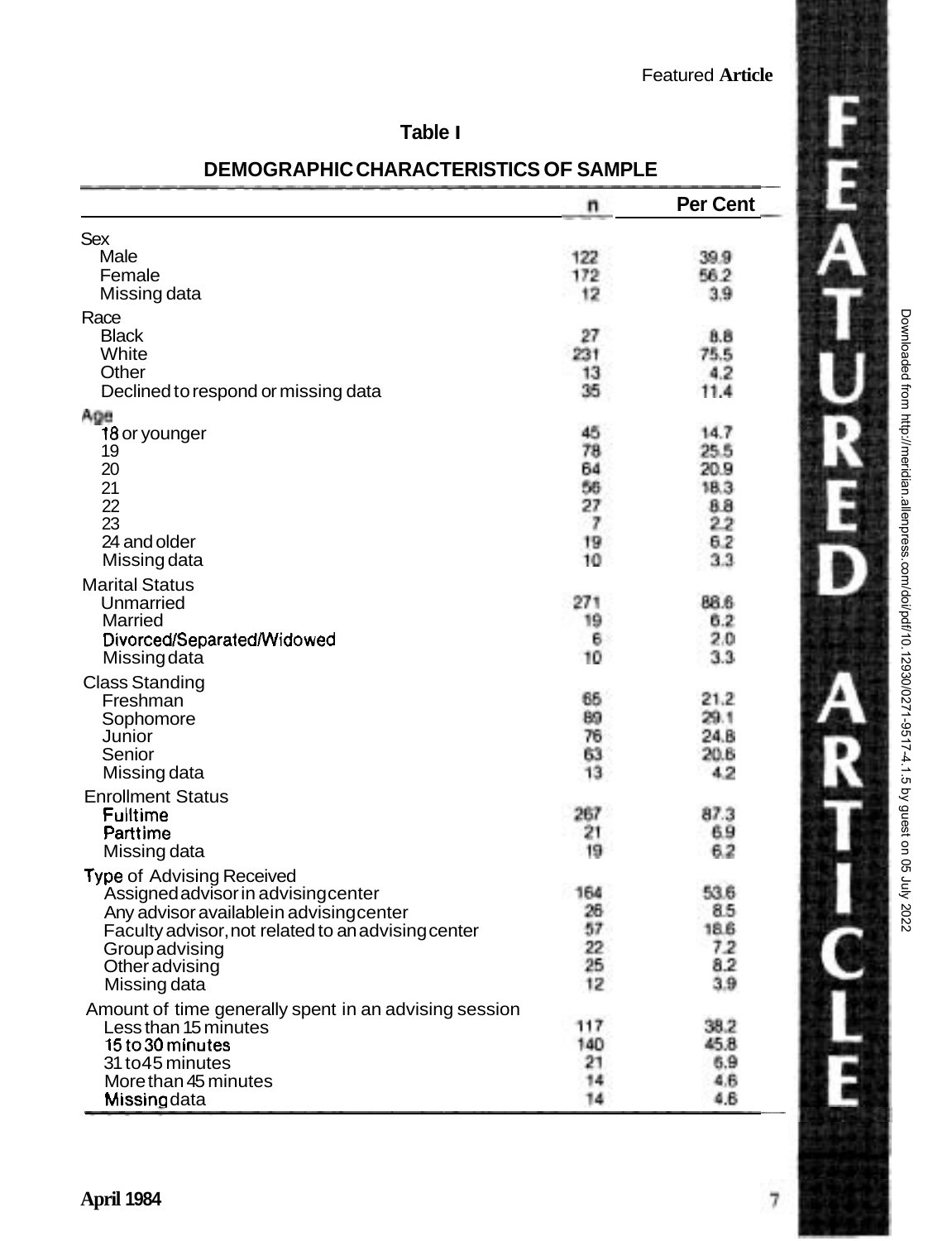degrees of learning **by both** parties."' An agreement is reached on who takes initiative and who takes responsibility for decisions. Figure I displays the characteristics of the relationships.

# **Figure 1**

# **CONTRASTING RELATIONSHIP ORIENTATIONS IN ACADEMIC ADVISING** +

| <b>Prescriptive</b>                | Developmental                              |
|------------------------------------|--------------------------------------------|
| Focuses on limitations             | Focuses on potentialities                  |
| Problem oriented                   | Growth oriented                            |
| Based on authority and             | Based on equal and shared                  |
| giving of advice                   | problem-solving                            |
| Advisor has primary responsibility | Advisor and student share responsibility   |
| Student is seen as lazy            | Student is seen as wanting to learn        |
| Student requires close supervision | Student is capable of self-direction       |
| Evaluaton is done by advisor       | Evaluation is shared process               |
| Advisor takes initiative           | Either student or advisor takes initiative |
| Relationship is based on status    | Relationship is based on trust and respect |

+These descriptions are adapted from Burns B. Crookston, "A Developmental View of Academic Advising as Teaching," **Journal of College Student Personnel, 13 (1972), 12-17.** 

**Validity and Reliability.** Construct validity was addressed in the development of the inventory. Sixty-two items were written, in pairs, to represent both developmental and prescriptive relationships for each content area. Eight experts in the field of academic advising were asked to participate in the next stage of construction by independently classifying items written by the authors? These experts were provided with all items (unpaired) and with definitions of developmental and prescriptive advising. They were asked to complete three tasks: I. Identify items as being developmental or prescriptive; 2. Identify inappropriate items; and 3. Identify and include advising activities that had been overlooked. The fmal instrument was composed of 22 pairs of randomly ordered items. The Cronbach Alpha reliability coefficient was determined to be **.81,** which adds further support to the experts' classification of items.

" The authors wish to thank Virginia Gordon, Steve Ender. Theodore K. Miller, Sue A. Saunders, **Thomas** J. **Grites,**  David S. Crockett. Wesley R. Habley, and Howard Kramer for their assistance.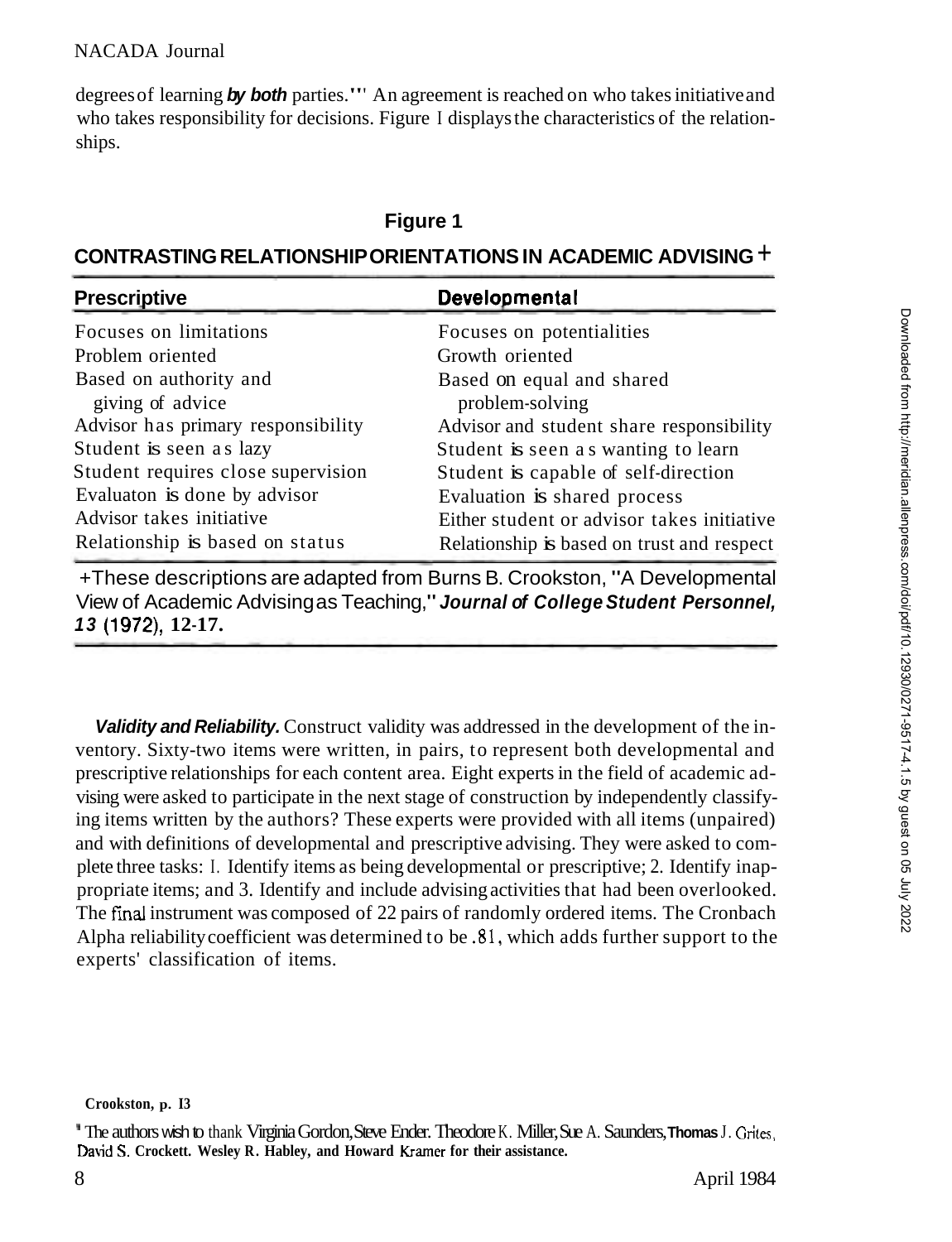# **RESULTS**

**In Table I1** brief descriptions (not actual items) of each of the **22** prescriptivedevelopmental continua, with means and standard deviations, are presented. The means for **21** of the **22** descriptions are higher than 4.0, indicating a preference for the developmental end of the continuum. In Figure II the percent of students who chose the prescriptive **and developmental** descriptions are presented graphically. Only two descriptions (numbered **1** and **2** in Table **11)** of prescriptive advising attracted more than one-half of the students.

Two-way factorial analysis of variance of total scores, with main effects of gender and class standing, revealed no statistically significant difference on either variable and no significant interaction.

### **Table II**

### **PRESCRIPTIVE.DEVEL0PMENTAL ADVISING CONTINUA: MEANS AND STANDARD DEVIATIONS**

| Prescriptive                                                                                      | Developmental                                                                                                                                 | Mean' | s.d. |
|---------------------------------------------------------------------------------------------------|-----------------------------------------------------------------------------------------------------------------------------------------------|-------|------|
| 1. Advisor tells student what<br>helshe needs to know about<br>programs and courses.              | Advisor helps student learn<br>about courses and programs for<br>self.                                                                        | 4.71  | 2.63 |
| 2. Advisor knows college policies<br>and tells student what to do.                                | Advisor tells student where to<br>learn about policies and helps in<br>understanding how they apply<br>to him/her.                            | 3.45  | 2.55 |
| 3. Advisor tells student what<br>schedule is best.                                                | Advisor teaches about schedule<br>planning and student takes<br>responsibility for planning own<br>schedule.                                  | 5.84  | 2.39 |
| 4. Advisor registers student for<br>classes.                                                      | Advisor teaches student how to<br>register self.                                                                                              | 6.53  | 1.63 |
| 5. Advisor informs about deadlines<br>and follows up behind student.                              | Advisor informs about<br>deadlines, then lets student<br>follow up.                                                                           | 5.55  | 2.50 |
| 6. Advisor tells student which<br>classes to take.                                                | Advisor presents class options:<br>student makes own selections.                                                                              | 7.17  | 1.53 |
| 7. Advisor takes responsibility for<br>keeping advising file updated.                             | Advisor and student share<br>responsibility for file.                                                                                         | 5.66  | 2.49 |
| 8. Advisor keeps informed about<br>academic progress through<br>files and records.                | Advisor keeps informed about<br>academic progress through<br>records and talking to student<br>about academic experiences.                    | 6.58  | 1.93 |
| 9. Advisor tells student what to<br>do in order to get advised.                                   | Advisor and student reach<br>agreement about nature of<br>advising relationship.                                                              | 5.53  | 2.08 |
| 10. Advisor uses grades and test<br>results to determine courses<br>most appropriate for student. | Advisor and student use grades,<br>test results, and self-<br>determined interests and<br>abilities to determine most<br>appropriate courses. | 6.22  | 1.95 |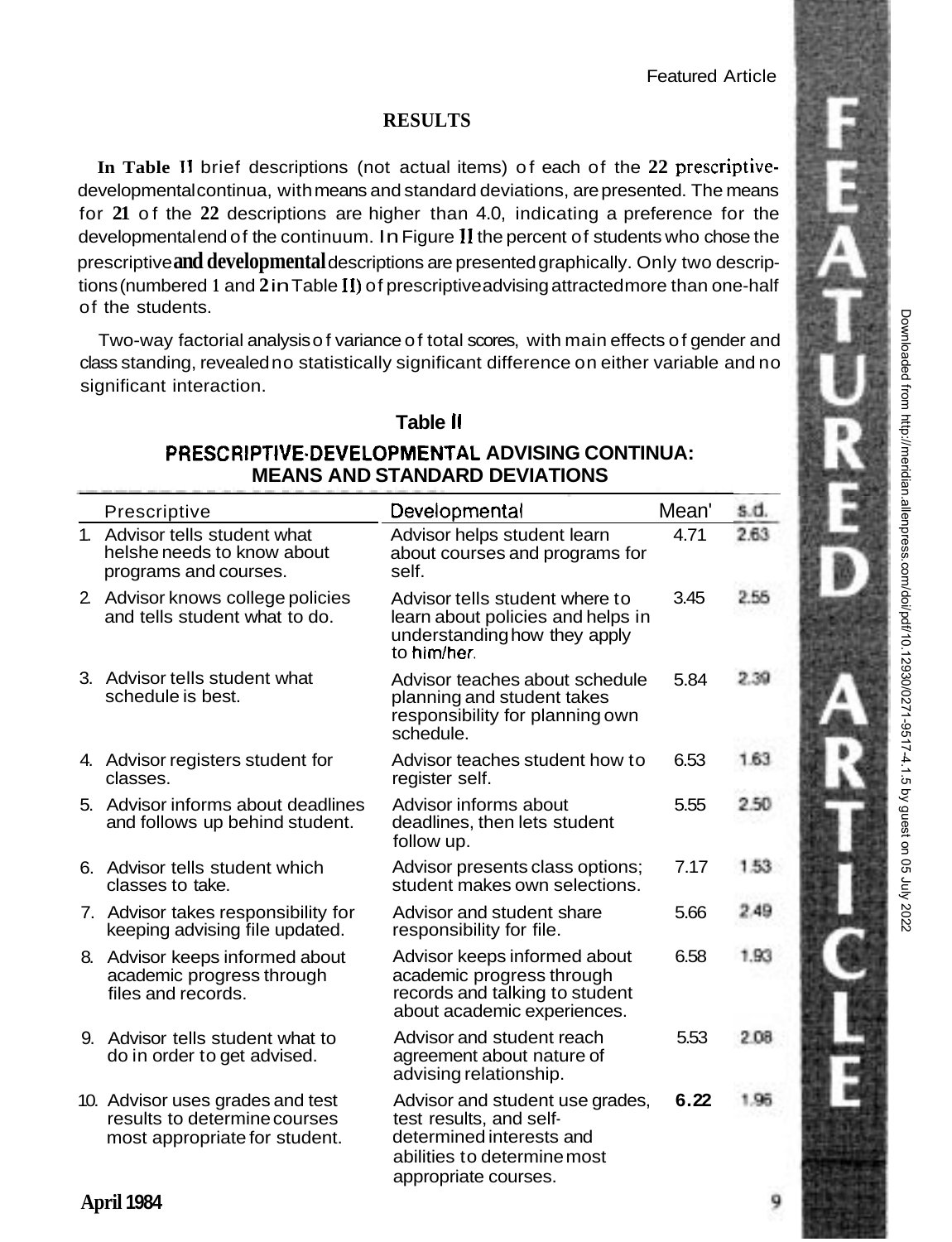#### NACADA Journal

| 11. Advisor specifies alternatives<br>and indicates best choice when<br>student faces difficult decision. | Advisor assists student in<br>identifying alternatives and<br>weighing consequences when<br>facing difficult decision.                                      | 6.31 | 2.19 |
|-----------------------------------------------------------------------------------------------------------|-------------------------------------------------------------------------------------------------------------------------------------------------------------|------|------|
| <b>12.</b> Advisor takes care of academic<br>problems.                                                    | Advisor teaches student<br>problem-solving techniques.                                                                                                      | 6.54 | 1.72 |
| 13. Advisor does not deal with<br>vocational opportunities in<br>conjunction with advising.               | Advisor deals with vocational<br>opportunities in conjunction<br>with advising.                                                                             | 6.16 | 2.07 |
| 14. Advisor suggests what student<br>should major in.                                                     | Advisor suggests steps student<br>can take to help decide on<br>major.                                                                                      | 6.86 | 1.56 |
| <b>15.</b> Advisor identifies realistic<br>academic goals based on<br>grades and test results.            | Advisor assists student in<br>identifying realistic<br>academic goals based on<br>grades, test results, and self-<br>understanding.                         | 6.77 | 1.69 |
| 16. Advisor is not knowledgeable<br>about help available with<br>non-academic concerns.                   | Advisor is knowledgeable<br>about available help for<br>non-academic concerns.                                                                              | 6.38 | 1.98 |
| 17. Advisor does not encourage<br>discussion of personal<br>problems.                                     | Advisor encourages discussion<br>of personal problems.                                                                                                      | 5.19 | 1.85 |
| <b>18.</b> Advisor is concerned mainly<br>about academic life of student.                                 | Advisor is concerned about<br>personal, social, and academic<br>life of student.                                                                            | 4.34 | 2.48 |
| <b>19.</b> Advisor unaware of student's<br>outside-the-classroom life.                                    | Advisor shows interests in<br>student's out-of-class life.                                                                                                  | 5.18 | 2.10 |
| 20. Advisor provides information<br>mainly about courses and<br>class schedules.                          | Advisor provides information<br>about workshops and seminars<br>in areas such as career plan-<br>ning and study skills, and<br>courses and class schedules. | 5.72 | 2.35 |
| 21. Advisor discusses only<br>academic interests and plans.                                               | Advisor discusses academic<br>and other-than-academic<br>interests and plans.                                                                               | 5.88 | 190  |
| 22. Advisor does not spend time<br>discussing time management<br>and study techniques.                    | Advisor spends time discus-<br>sing time management and<br>effective study techniques.                                                                      | 5.35 | 2.07 |

' Student selected either prescriptive or developmental description of ideal academic advising, and then indicated how important that aspect was, using 1=very important to 4=slightly important for prescriptive advising or  $8$ =very important to 5 =slightly important for developmental advising.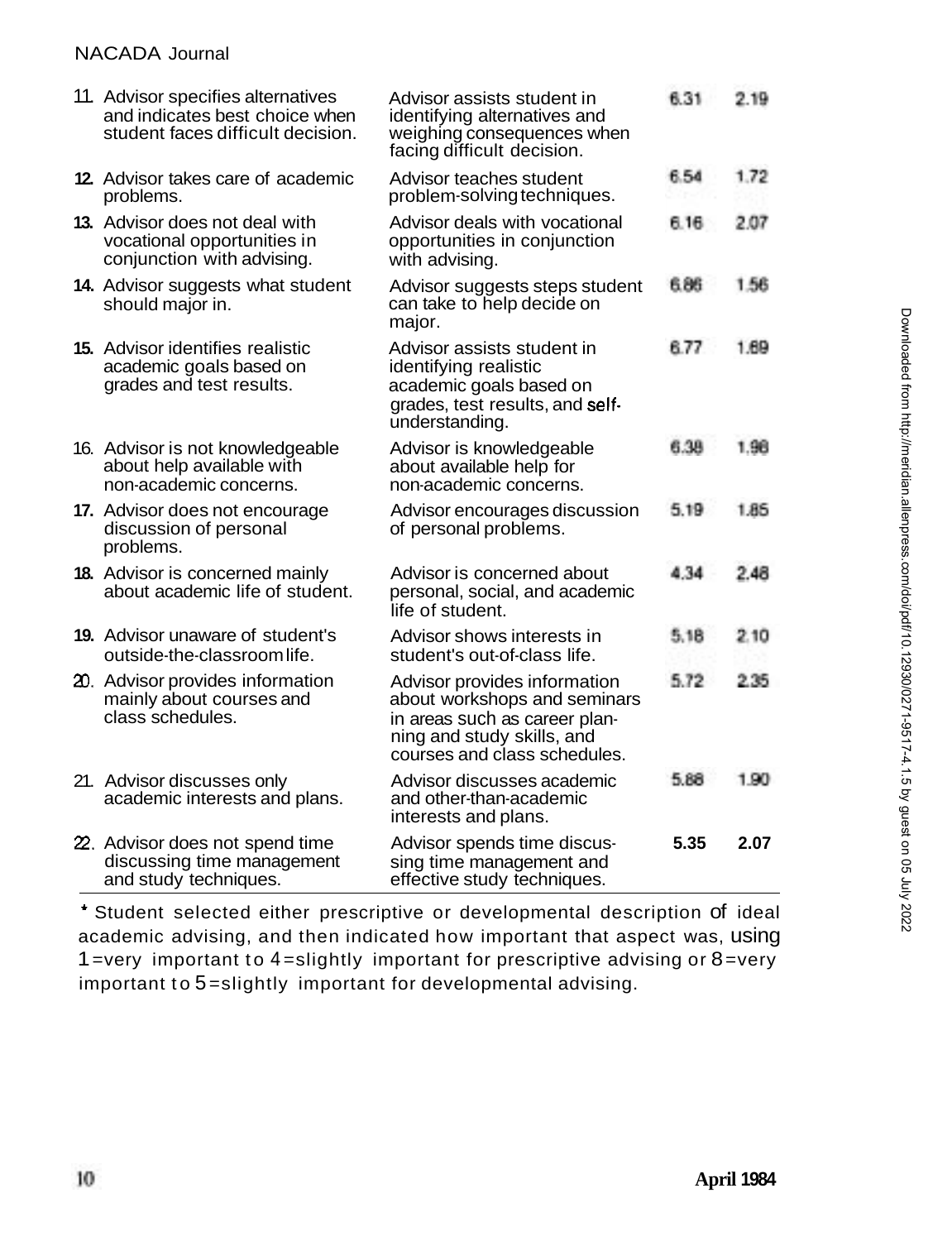Featured **Article** 

# **FIGURE 2**



山上国 **11**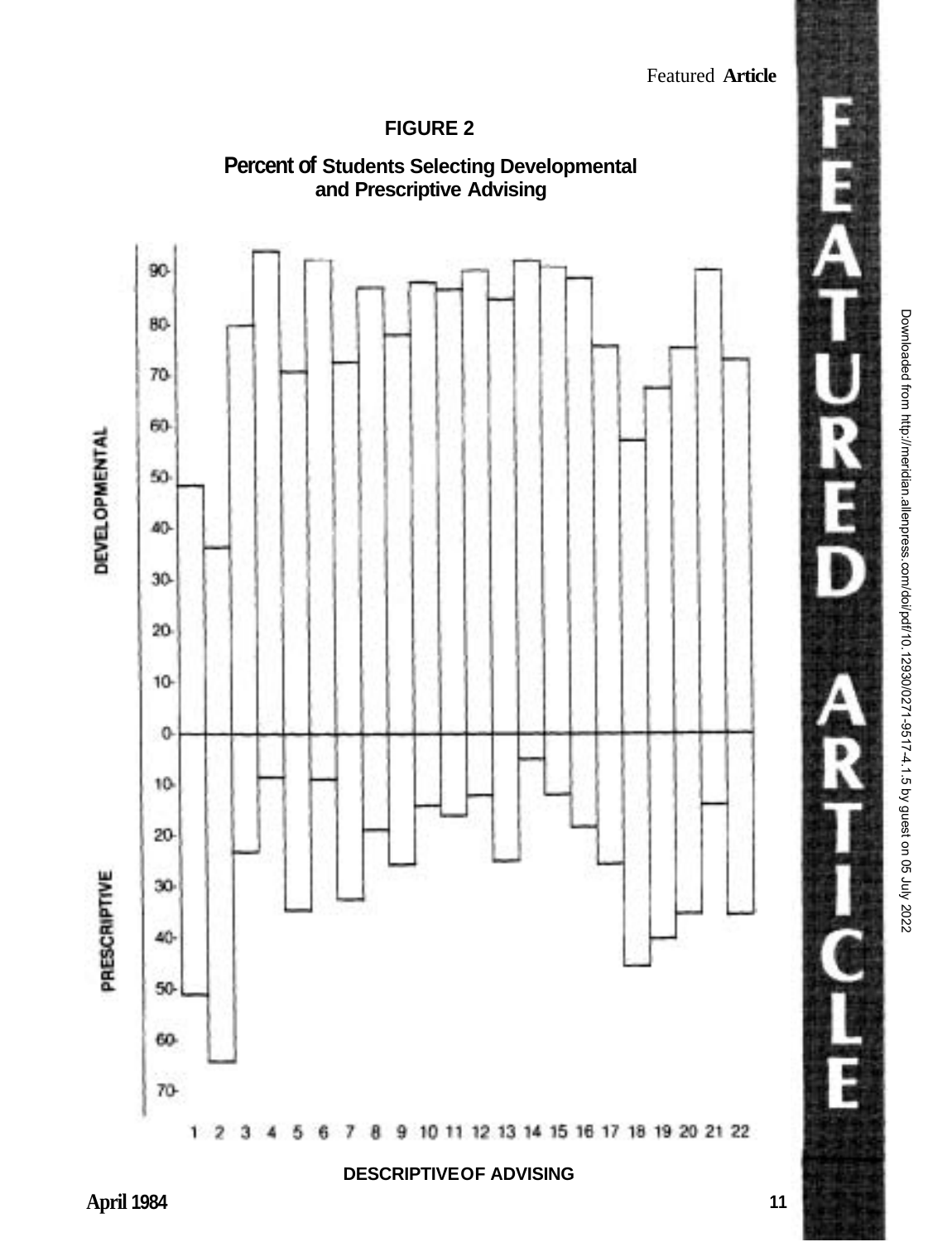### **DISCUSSION**

According to Crookston, students believed that the teaching function of the advisor was  $\overline{\text{most}}$  important.<sup>10</sup> Students rated as important (mean of 6.0 or higher): (a) teaching: (b) how to register sebf, (c) problem-solving approaches, (d) processes for deciding on an academic major, and (e) goal-setting strategies. Students also rated as important that advisors:

- assist with class selection, but allow students to make decisions;
- $\bullet$  form a relationship of sufficient closeness that the student is known beyond his/her file, test scores, and grades;
- relate the advising process to selection of academic majors and future careers; and
- be knowledgeable about all aspects of the institution, especially sources of help and activities offered through the Student Affairs Division.

Woven throughout is the underlying theme that students wish to be considered partners in the advising process, not the recipients of advice.

In this study it was found that in the area of academic policy and program requirements students wanted advisors to take responsibility for staying well-informed and for telling students what they must do to satisfy requirements. Whether advisorsshouldassume total responsibility for keeping students informed is subject to question. It is probably a subject that should be discussed during the time the nature of the advising relationship is discussed, and the advisor and student should clarify their individual roles, responsibilities, and expectations.

While students want advisors to be concerned about them as individuals and to spend time to get to know them beyond test scores, grades and transcripts, they do not want to go back to the days of *in* loco *parentis.* The majority of students want interest and support from advisors regarding academic matters and out-of-class activities, but do not want their freedom curtailed. Advisors are seen primarily as persons who teach and support students, but allow them maximum freedom of behavior and decision-making.

Developmental advising seems to be preferred by most students (men and women) from first enrollment through graduation. This finding questions the practice at many colleges where attention is paid to students during their first year, but in the second year, they are assumed to no longer need attention.

These findings confirm that students are seeking an advising relationship that can be characterized **as** "developmental." Borgard has raised the question whether colleges "should" seek to implement a developmental concept of advising. Based on this study, one may conclude from the students' perspective that the answer to the question is a resounding **"yes."** If the arguments made by Crookston, Ender, Winston, and Miller, Grites, Mash, and others can show that developmental advising is an appropriate activity for colleges;" and if this study can show that students want developmental advising; then, institutions would have a mandate to find resources, and design administrative structures to implement it. However, change in approaches used on many campuses seems essential.

<sup>&#</sup>x27;" Crookston, p. 13.

<sup>&</sup>quot; Crookston, p. 13; Ender, Winston, and Miller, pp. **4-5; Grites,** p. 10; Mash, **p. 33.**